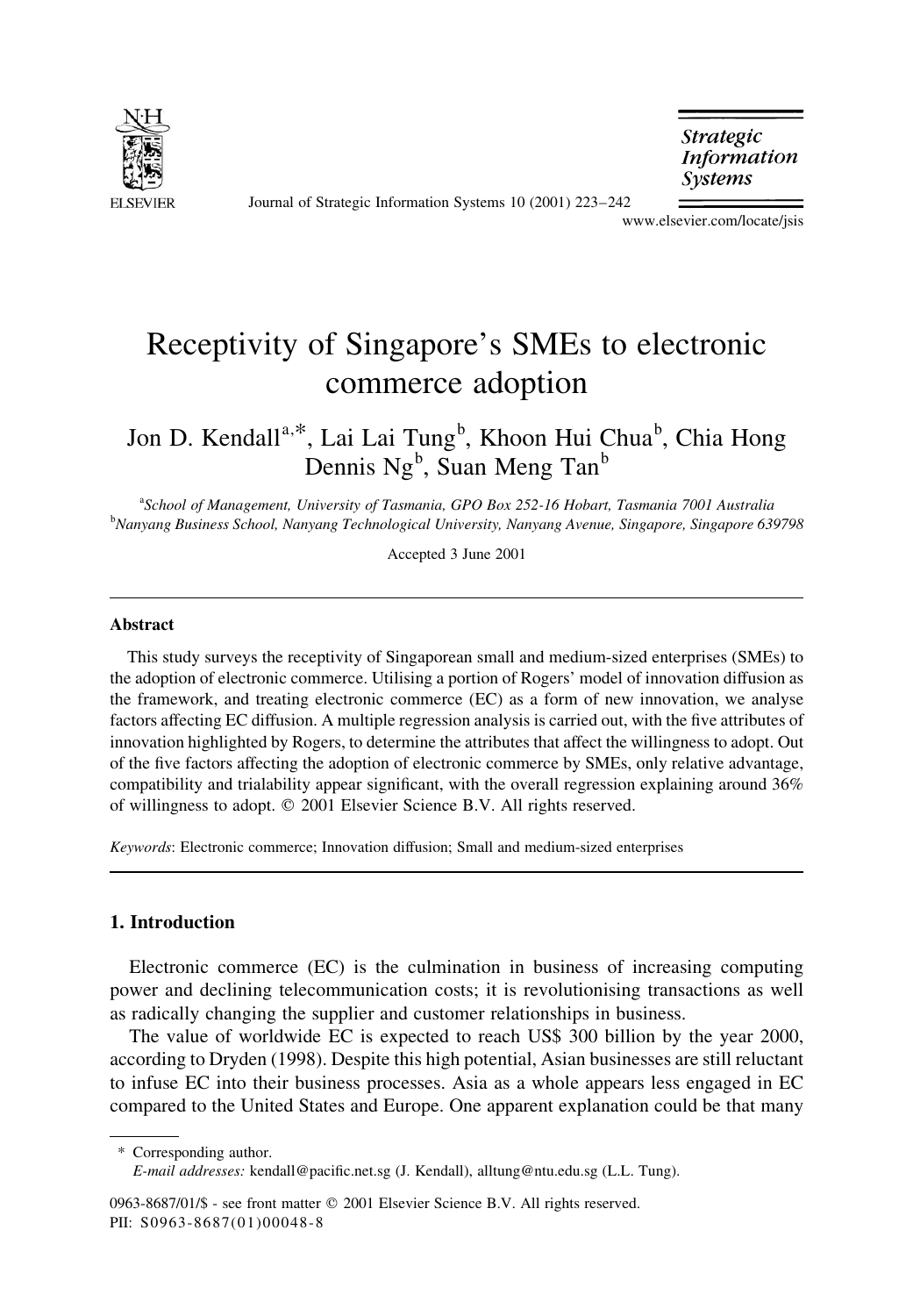Asian countries tend to be less developed than Western countries. A more complete explanation of the lag, however, must include related problems that Asian countries have, including lower personal computer penetration, inefficiently managed telecom monopolies, language barriers, hierarchical corporate cultures, and often intrusive and bureaucratic governments (Anderson, 1998).

In spite of the inertia, several Asian countries (e.g. Hong Kong, Malaysia and Singapore) are in the process of creating IT infrastructure that will facilitate EC innovation and are attempting to remove the above-mentioned barriers. These countries are aware of the fact that the next several years will see tremendous growth in businessto-business EC. Businesses in Asia will need to link their value networks in order to maximise resources and economise on costs, given the potential offered by EC. Businesses that fail to take advantage of technological advances will decline (Dryden, 1998).

This study's focus is on Singapore, which is currently promoting EC with various initiatives (NCB, 1998a, 1999). For instance, the Electronic Commerce Hotbed (ECH) programme by the National Computing Board (NCB) is designed to bring together major EC players in order to hasten realisation of EC in Singapore. There are other initiatives that are designed to turn Singapore into an EC hub. In particular, several initiatives in Singapore are targeted at small and medium-sized enterprises<sup>1</sup> (SMEs) (Yap, 1999). There are 92,000 SMEs in Singapore, and together they make up 92% of all establishments, and employ 53% of the workforce. Yet, SMEs contribute only 34% to Singapore's GDP (Yap, 1999). Although this contribution may look small, SMEs are important to Singapore economy in several ways. "Many MNCs today were SMEs of yesteryear. SMEs are the incubators of our future economic giants" (Yap, 1999). Moreover, many SMEs engage in international businesses.

This study is significant for several reasons. Firstly, it fills a knowledge gap about EC diffusion in Singapore, and aims to identify which factors are important for encouraging willingness to adopt EC. Prior research in Singapore has indicated that merchants are still uncertain about the business potential of the Internet as a medium for trading and payment (Lee et al., 1997). Security concerns emerged as the most important consideration to merchants when using the Internet (Lee et al., 1997). Retailers are still more comfortable with traditional forms of retailing than with on-line sales transactions (Abbas et al., 1998). They are unwilling and/or unable to invest sufficient resources to make on-line shopping successful here (Abbas et al., 1998). Although these studies focus on business-toconsumer rather than business-to-business EC, they indicate a low level of willingness to adopt EC.

In the same vein, the results of a 1999 NCB survey of 666 Singapore businesses echoed the same low appeal for business-to-business EC. Results indicated that 8.5% of the

<sup>&</sup>lt;sup>1</sup> The association of small and medium-sized enterprises (ASME) of Singapore defines an SME as a company with employees not exceeding 100 and an annual turnover not exceeding \$15 million (see http://www.asme.org.sg). Singapore statutory boards, such as the Singapore Productivity and Standards Board (STPB) and the Economic Development Board (EDB) have different definitions that consider other factor (e.g. local equity and/or fixed assets). Our research will utilise the ASME definition given that our survey respondents are member of ASME.